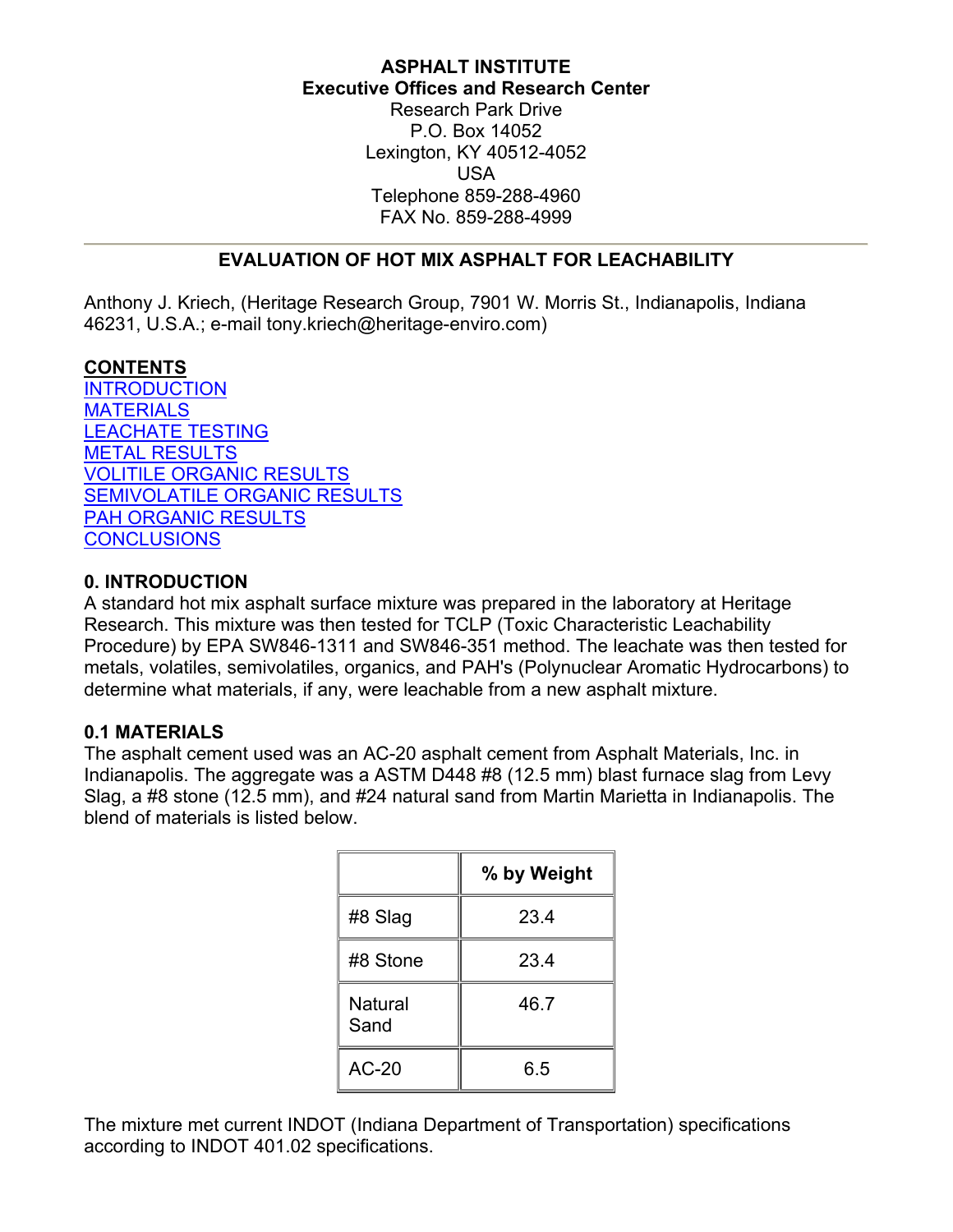# <span id="page-1-0"></span>**1.0 LEACHATE TESTING**

Leachate testing and analyses was performed by Heritage Environmental Services-Commercial Laboratory of Indianapolis. After the TCLP testing, the leachate was subjected to the following analyses:

| <b>Test</b>            | <b>Method/Procedure</b> |
|------------------------|-------------------------|
| <b>TCLP</b>            | SW846-1311              |
| Semivolatiles<br>GC/MS | SW846-3510              |
| <b>PAH's</b>           | SW846-8310              |
| Metals                 | SW846-3010              |
| Volatiles              | SW846-3510              |

#### **1.1 METAL RESULTS**

[Table A](#page-2-0) lists the results of metal leachability. The metals selected are those heavy metals normally tested for by the EPA. The results show only chrome had a level above detection limit at 0.1 ppm. This is 50 fold below the level of hazardous by characteristic under RCRA (Resource Conservation Recovery Act). Since the asphalt does not typically contain measurable chrome levels, it is possible that the small level of chrome is coming from the slag aggregate, a by-product of the steel making process.

**[Contents](#page-0-0)** 

#### **1.2 VOLITILE ORGANIC RESULTS**

[Table B](#page-2-0) lists the volatile organic compounds of concern. The results are in parts per billion and show no measurable compound above detection limits. This procedure uses the zero head space TCLP method.

## **1.3 SEMIVOLATILE ORGANIC RESULTS**

[Table C](#page-3-0) lists the semivolatile organics after TCLP. Again, the results are in parts per billion and no measurable amounts were found above detection limits.

#### **1.4 PAH ORGANIC RESULTS**

[Table D](#page-4-0) gives the results of leachable PAH's. These compounds are the highest molecular weight group of organic compounds routinely tested by the EPA. Because of asphalt's high molecular weight, there is a concern that these compounds could be present. The detection limits for these compounds are extremely low allowing measurement well below one part per billion. Only a quarter part per billion of naphthalene was found in the asphalt mix leachate. Naphthalene, the most volatile PAH, is well below any established guideline. Naphthalene is not carcinogenic like some of the other PAH's such as Benzo(A)pyrene carcinogenic, which were not found to be present.

#### **2.0 CONCLUSIONS**

The leachate testing on the #11 surface indicates very low levels of leachable compounds. These levels are well below any guidelines.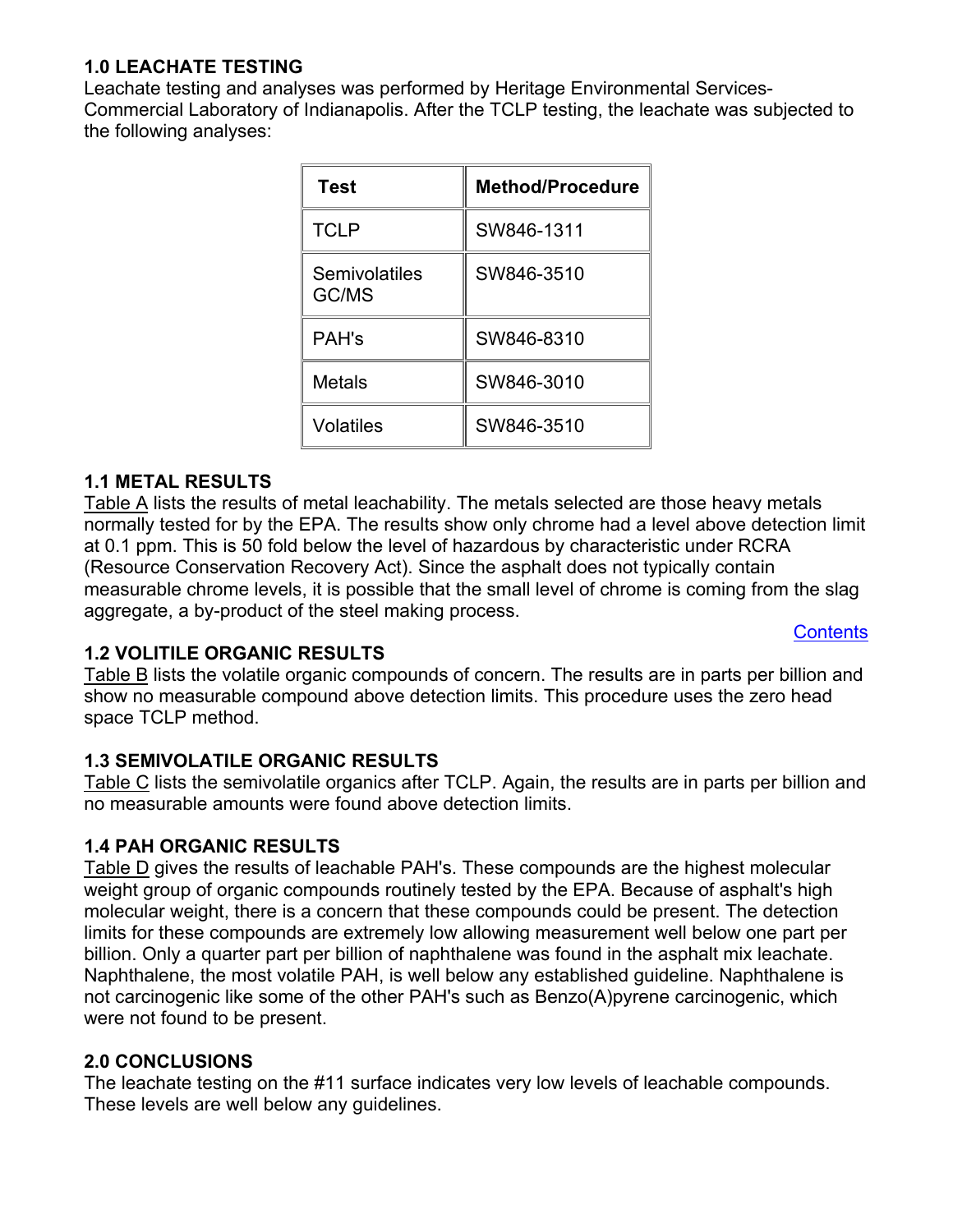<span id="page-2-0"></span>

| <b>Parameter</b> | Result,<br>mg/L | <b>Detection Limit</b><br>mg/L |
|------------------|-----------------|--------------------------------|
| <b>Barium</b>    | <b>BDL</b>      | 2.000                          |
| Cadmium          | <b>BDL</b>      | 0.020                          |
| Chromium         | 0.10            | 0.010                          |
| Lead             | <b>BDL</b>      | 0.200                          |
| Silver           | <b>BDL</b>      | 0.040                          |
| Arsenic          | <b>BDL</b>      | 0.005                          |
| Selenium         | <b>BDL</b>      | 0.005                          |
| Mercury          | <b>BDL</b>      | 0.005                          |

**[Contents](#page-0-0)** 

### **TABLE B Zero Head Space of TCLP Organic (3510)**

| <b>Parameter</b>              | <b>Result</b><br>µ g/L | <b>Detection Limit</b><br>µ g/L |
|-------------------------------|------------------------|---------------------------------|
| <b>Benzene</b>                | <b>BDL</b>             | 5                               |
| Carbon<br>Tetrachloride       | <b>BDL</b>             | 5                               |
| Chlorobenzene                 | <b>BDL</b>             | 5                               |
| Chloroform                    | <b>BDL</b>             | 5                               |
| 1,2<br>dichloroehtylene       | <b>BDL</b>             | 5                               |
| 1,1<br>dichloroethylene       | BDL                    | 5                               |
| <b>Methyl Ethyl</b><br>Ketone | <b>BDL</b>             | 5                               |
| Tetrachloroethylene           | <b>BDL</b>             | 5                               |
| Trichloroethylene             | <b>BDL</b>             | 5                               |
| <b>Vinyl Chloride</b>         | <b>BDL</b>             | 5                               |

**TABLE A Metal Leachates (1311)**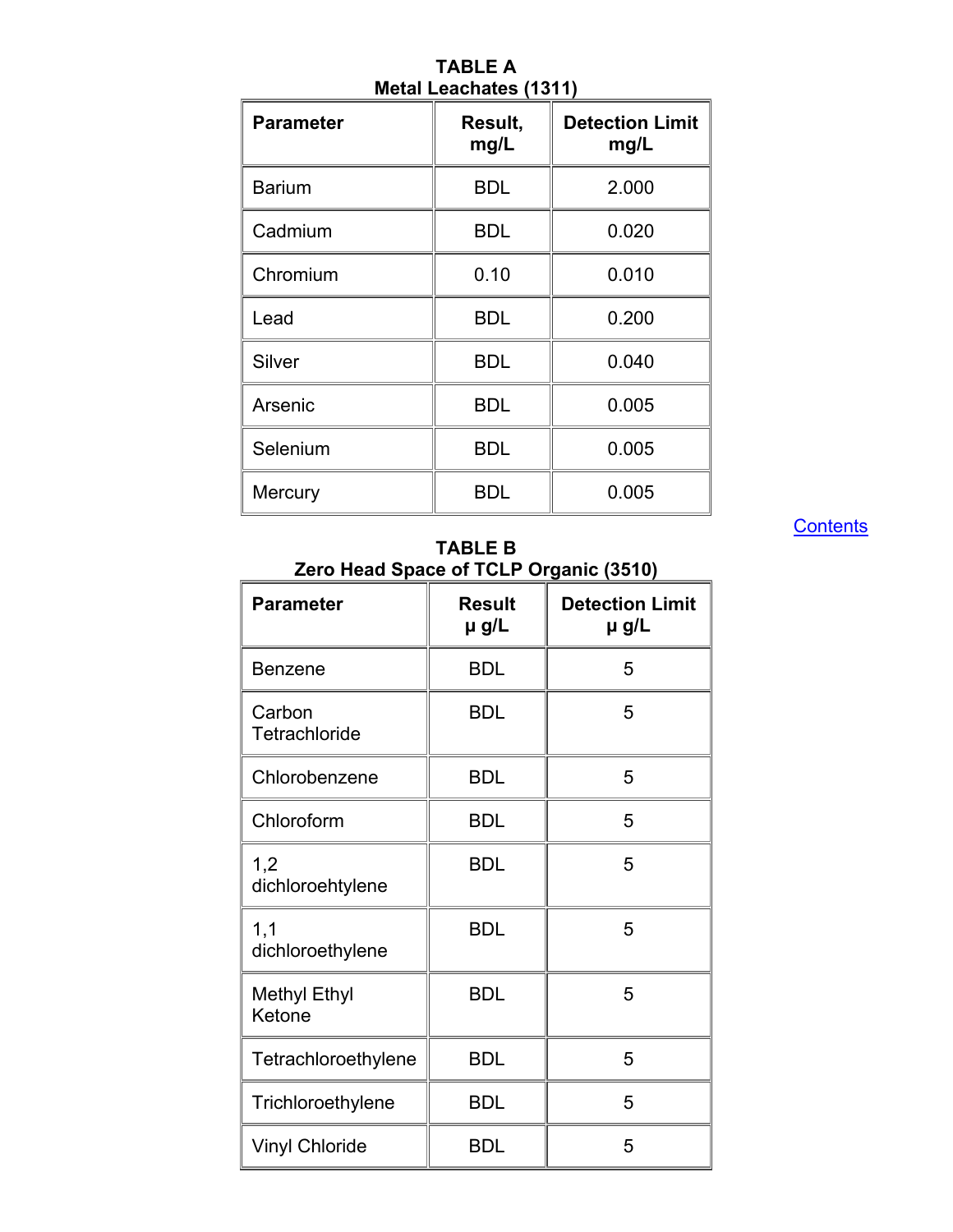<span id="page-3-0"></span>

| <b>Parameter</b>            | Result µ<br>g/L | <b>Detection Limit</b><br>µ g/L |
|-----------------------------|-----------------|---------------------------------|
| $1,4-$<br>Dichlorobenzene   | <b>BDL</b>      | 12                              |
| 2,4-Dinitrotoluene          | <b>BDL</b>      | 12                              |
| Hexachlorobenzene           | <b>BDL</b>      | 12                              |
| Hexachlorobutadine          | <b>BDL</b>      | 12                              |
| Hexachloroethane            | <b>BDL</b>      | 12                              |
| Nitrobenzene                | <b>BDL</b>      | 12                              |
| Pyridine                    | <b>BDL</b>      | 60                              |
| Cresylic Acid               | <b>BDL</b>      | 30                              |
| 2-Methyl Phenol             | <b>BDL</b>      | 30                              |
| 3-Methyl Phenol             | <b>BDL</b>      | 30                              |
| 4-Methyl Phenol             | <b>BDL</b>      | 30                              |
| Pentachlorophenol           | <b>BDL</b>      | 60                              |
| $2,4,5-$<br>Trichlorophenol | <b>BDL</b>      | 30                              |
| $2,4,6-$<br>Trichlorophenol | <b>BDL</b>      | 30                              |

**TABLE C TCLP Semi-Volatile Organics** 

**[Contents](#page-0-0)**